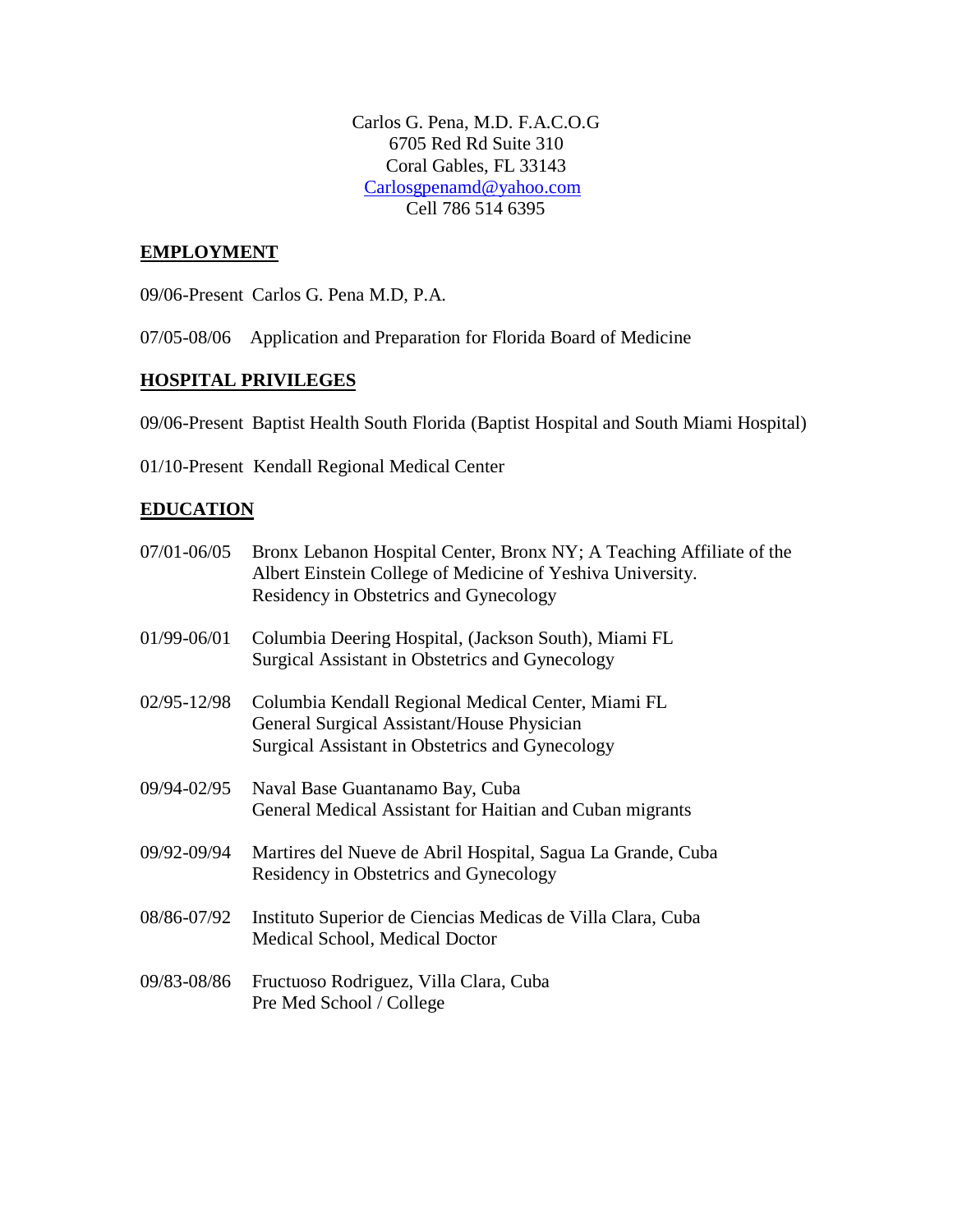## **PROFESSIONAL MEMBERSHIP**

Diplomate of the American Board of Obstetrics and Gynecology

American Congress of Obstetrics and Gynecology

American Medical Association

Interamerican College of Physicians and Surgeons

## **RESEARCH**

- 2004 Department of Obstetrics and Gynecology and Women's Health, Division of Female Pelvic Medicine and Reconstructive Surgery. G. Lazarou, MD. Albert Einstein College of Medicine/Montefiore Medical Center Bronx NY Bronx Lebanon Hospital Center, Bronx NY, Jacobi Medical Center, Bronx NY **Project:** Inflammatory reaction following bovine pericardium graft augmentation for posterior vaginal wall defect repair
- 2004 Department of Obstetrics and Gynecology. Prabhudas R. Palan, PhD Bronx-Lebanon Hospital Center-Albert Einstein College of Medicine, Bronx NY **Project**: Effects of menstrual cycle and oral contraceptives on serum levels of lipid-soluble antioxidants.
- 2004 Department of Obstetrics and Gynecology, G. Lazarou, MD Bronx-Lebanon Hospital Center-Montefiore Medical Center-Albert Einstein College of Medicine, Bronx NY **Project**: Surgical outcomes of suburethral sling using frozen cadaveric facia lata versus monofilament polypropylene mesh.

## **PUBLICATIONS / PRESENTATION**

- 2005 53rd Annual Clinical Meeting; May 7-11, 2005. Presentation (Poster) Department of Obstetrics and Gynecology. Bronx-Lebanon Hospital Center-Montefiore Medical Center-Albert Einstein College of Medicine, Bronx NY **Project**: Surgical outcomes of suburethral sling using frozen cadaveric facia lata versus monofilament polypropylene mesh.
- 2004 International Urogynecology Journal and Pelvic Floor Dysfunction. Publication Publisher: Springer-Verlag London Ltd / Sept.18 2004 ISSN: 0937-3462 (Paper) 1433-3023 (Online) DOI: 10.1007/s00192-004-1230-0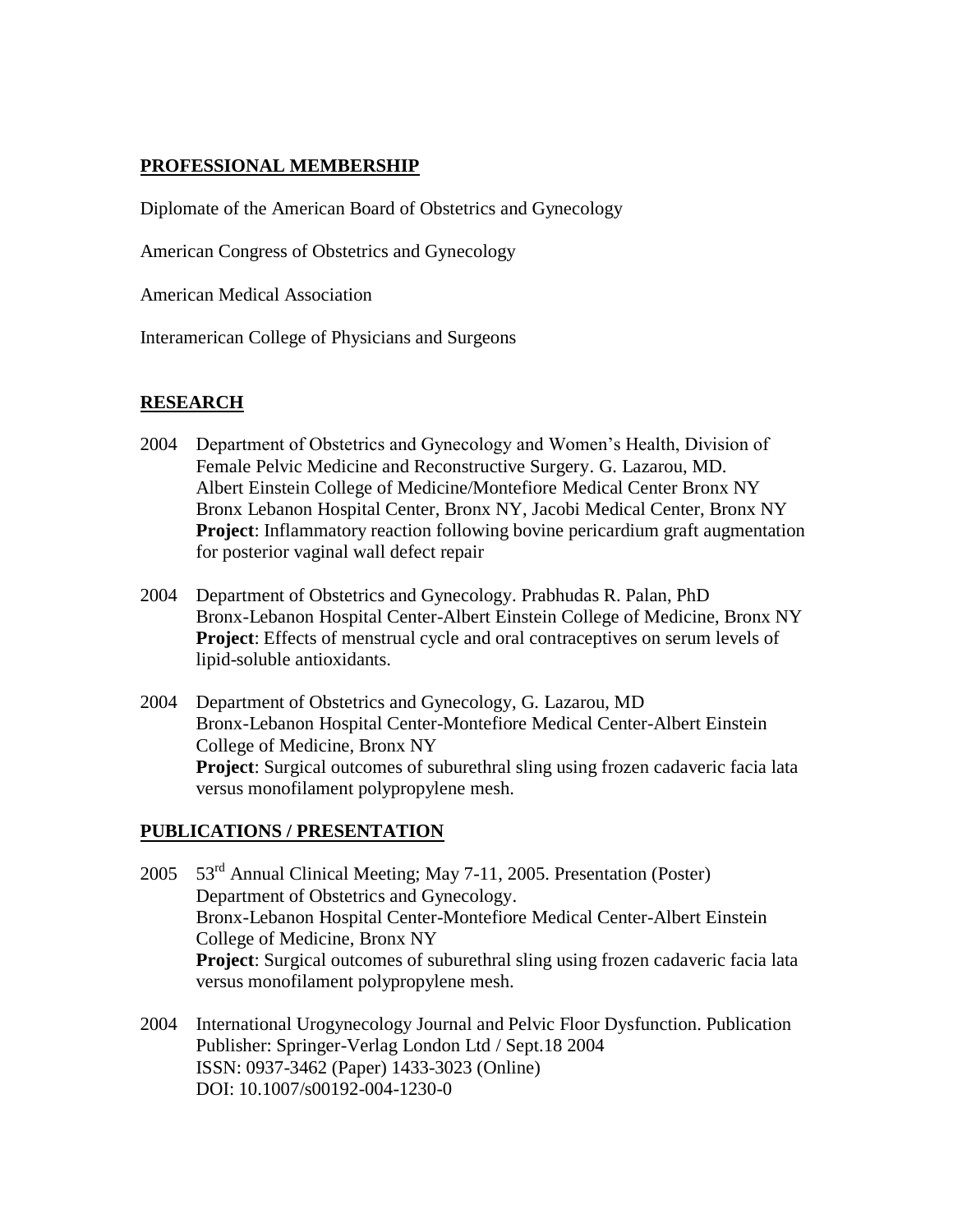G. Lazarou, K. Powers, C. Pena, L. Bruck and M. S. Mikhail. Article: Inflammatory reaction following bovine pericardium graft augmentation for posterior vaginal wall defect repair

2004 New York Obstetrical Society, Resident and Fellow Research Night. Presentation: April 13 2004 Department of Obstetrics and Gynecology Bronx-Lebanon Hospital Center-Montefiore Medical Center-Albert Einstein College of Medicine, Bronx NY **Project**: Surgical outcomes of suburethral sling using frozen cadaveric fascia lata versus monofilament polypropylene mesh.

#### **HONORS AND AWARDS**

- 2005 OB/GYN THE MOREAU AWARD. FOR SURGICAL EXCELLENCE at Bronx Lebanon Hospital
- 2004 OB/GYN Resident of the Year Award: For excellence competence dedication and outstanding service at Bronx Lebanon Hospital
- 2004 Department of Obstetrics and Gynecology and Women's Health of Albert Einstein College of Medicine of Yeshiva University. Award for Excellence in Medical Student teaching by a Resident. (2004-2005 academic year).
- 2004 New York Obstetrical Society Resident and Fellow Research Night Outstanding Resident Presentation (April 13 2004).
- 2002 Department of Obstetrics and Gynecology and Women's Health of Albert Einstein College of Medicine of Yeshiva University Award for Excellence in Medical Student Teaching Skills by a Resident. (2001-2002 academic year).
- 1995 United States Air Force Certificate of Appreciation as a Physician for Outstanding Humanitarian Service of Both Cuban and Haitian migrants in Guantanamo Bay, Cuba.

#### **EXTRACURRICULAR ACTIVITIES**

2000 University of Miami School of Medicine Jackson Memorial Hospital, Miami, FL Obstetrics and Gynecology Clerkship: My duties included rotations in Obstetrics, Gynecology, Gynecology Oncology, Labor and Delivery, Uro-Gynecology and Infertility